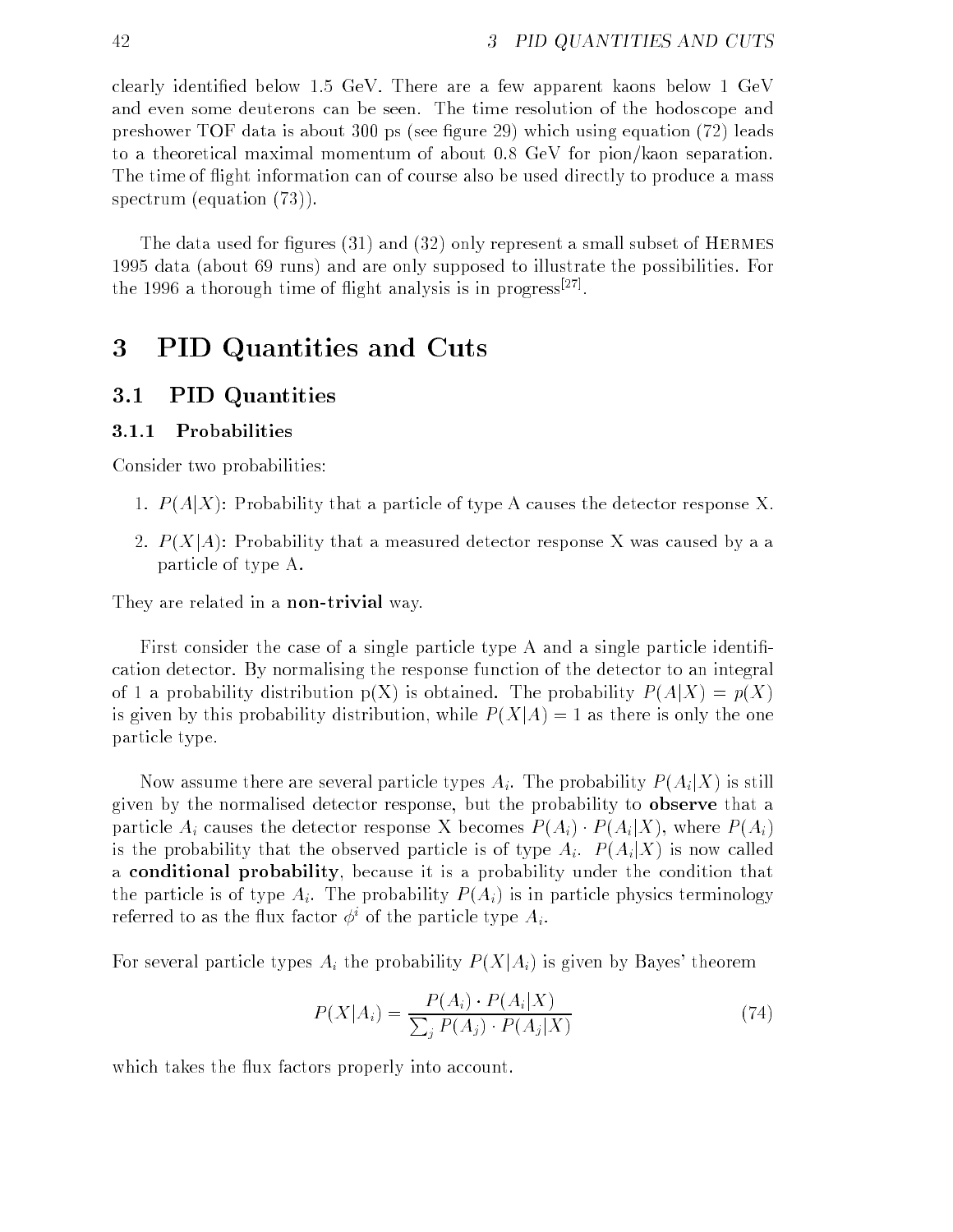#### 3.1 PID Quantities 43

For the 1995 Hermes data two particle types are of interest: hadrons and positrons. In this case the ratio of the two flux factors  $\Phi = \phi^h / \phi^e$  is often quoted. The impact of this flux ratio on the probability  $P(X|A_i)$  is illustrated in figure 33 using the TRD truncated mean response for hadrons and positrons. Assuming as an example that the measured response is 25 keV, the conditional probability  $P(e|25)$ for a positron is clearly much larger than the conditional probability  $P(h|25)$  for a hadron to produce this response. However, if the flux ratio is 100, the expression  $P(h)\cdot P(h|25)$  (dotted line) becomes larger than  $P(e)\cdot P(e|25)$ . Using Bayes' theorem (equation (74)) it follows that  $P(25|h) > P(25|e)$  although  $P(h|25) < P(e|25)$ .



Figure 33: Normalised TRD truncated mean response functions (i.e. conditional probabilities) for hadrons and positrons (solid line) and hadron response function scaled by flux ratios of 10 (dashed) and 100 (dotted).

# 3.1.2 Definition of PID Quantities

Particle identification (PID) uses the fact that different types of particles cause different detector responses. These responses can be used directly in the data analysis or they can be first converted into probabilities. The first case will be referred to as 'hard cuts'. A cut is a condition that is imposed on a measured quantity to select a specic data sample. If probability based analysis is used, the response of each detector must first be converted into a conditional probability  $\omega_{D}^-$  that the response of the detector  $D$  was caused by a particle of the type  $i$ . This can be done by using distributions generated from test beam data or from clean particle samples obtained with restrictive hard cuts on the other PID detectors in the experiment. These distributions are normalised and either used directly or by fitting with an analytical function. In both cases the conditional probability distributions are referred to as 'parent distributions'  $\mathcal{L}_D^i$ . The term 'conditional probability' refers to the fact that the parent distributions are normalised to 1.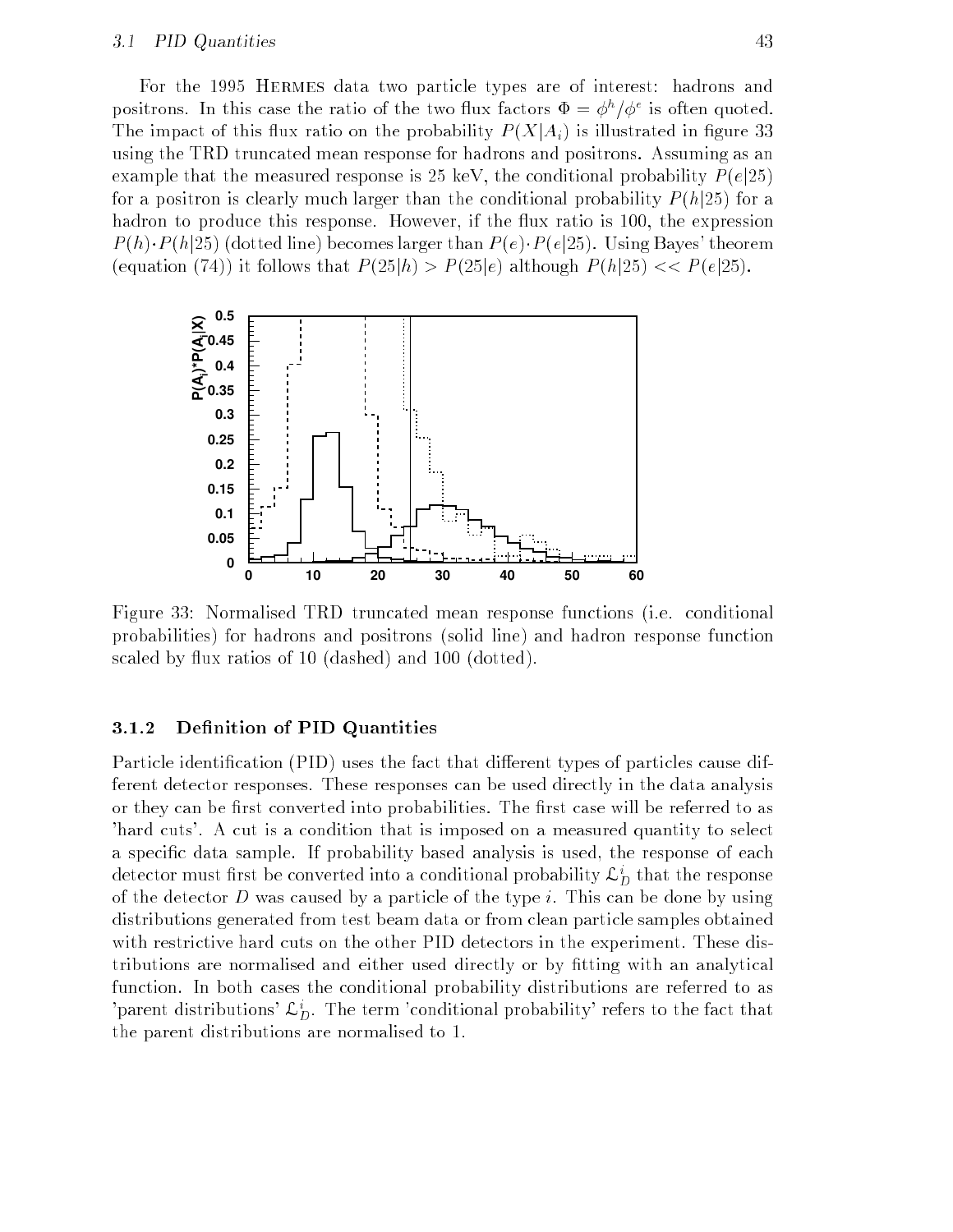The conditional probabilities from several detectors  $D$  can be combined into an overall conditional probability

$$
\mathcal{L}^i = \prod_D \mathcal{L}_D^i \tag{75}
$$

The conditional probabilities can be transformed into true probabilities F that a particular particle is of type  $i$ , if all particle fluxes, represented by the flux factors  $\phi^i$ , are known. This is a nontrivial problem, since these flux factors are in general functions of momentum and scattering angle

$$
\phi^i = \phi^i(p, \theta) \tag{76}
$$

or two similar variables. Usually this problem can only be solved by a Monte Carlo simulation of the detectors or by an iterative procedure. In the case that all flux factors are known the probability  $\mathcal{P}^i$  is given by Bayes' theorem (74):

$$
\mathcal{P}^i = \frac{\phi^i \mathcal{L}^i}{\sum_j \phi^j \mathcal{L}^j} \tag{77}
$$

For the simple case of only two particle types, positron and hadron, the positron probability is therefore given as

$$
\mathcal{P}^e = \frac{\mathcal{L}^e}{\Phi \mathcal{L}^h + \mathcal{L}^e} \tag{78}
$$

where only the conditional probabilities and the flux ratio  $\Phi = \phi^h/\phi^e$  have to be known. In this case it is equivalent to create a PID parameter from the ratio of the positron and hadron probabilities by taking the logarithm:

$$
PID = \log_{10}\left(\frac{\mathcal{P}^e}{\mathcal{P}^h}\right) = \log_{10}\left(\frac{\mathcal{L}^e}{\Phi \mathcal{L}^h}\right) = \log_{10}\left(\frac{\mathcal{L}^e}{\mathcal{L}^h}\right) - \log_{10}\Phi \tag{79}
$$

The advantage of this quantity is that it produces a distribution that intuitively resembles the response of a detector. Furthermore, it is practical that  $PID = 0$ is simply the value where a particle is equally likely to be a positron or a hadron and therefore the natural value for a cut. If the flux ratio  $\Phi$  is neglected, the PID distribution is shifted by  $\log_{10} \Phi$ . Therefore  $\Phi$  can be neglected if it is not a strong function of  $(p, \theta)$ . Otherwise a momentum dependent cut can in principle replace the knowledge of  $\Phi$ . Another way to express PID is by introducing a PID parameter for each detector

$$
PID_D = \log_{10}\left(\frac{\mathcal{L}_D^e}{\mathcal{L}_D^h}\right) \tag{80}
$$

which results in

$$
PID = \sum_{D} PID_{D} - \log_{10} \Phi \tag{81}
$$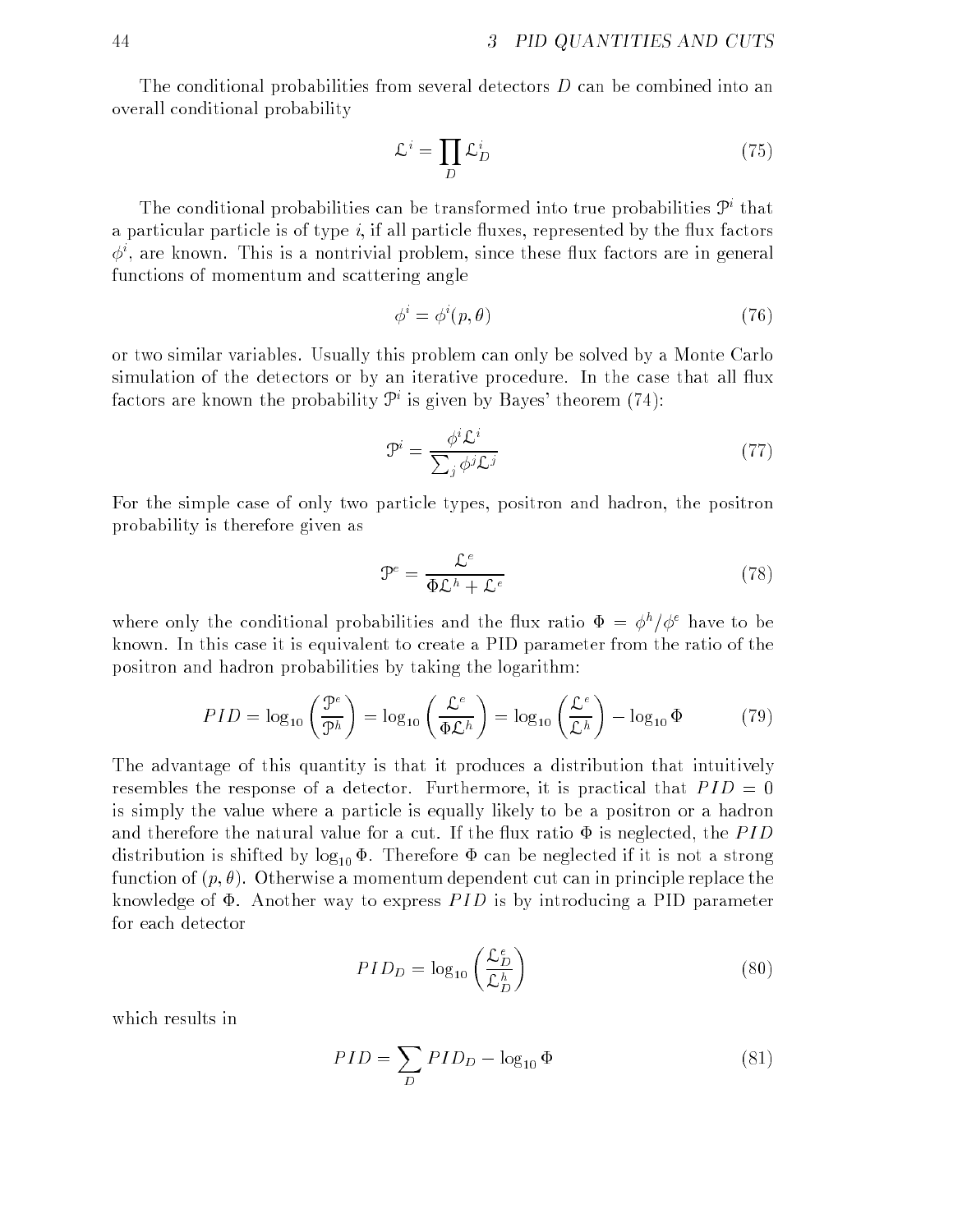### 3.1.3 PID2, PID3, PID4

The PID quantity that is used typically for the analysis of 1995 Hermes data is PID3 which combines the calorimeter, preshower and Cerenkov responses and is defined as

$$
PID3 = PID_{cal} + PID_{pre} + PID_{cer}
$$
\n
$$
(82)
$$

$$
= \log_{10} \left( \frac{\mathcal{L}_{cal}^{e} \mathcal{L}_{pre}^{e} \mathcal{L}_{cer}^{e}}{\mathcal{L}_{cal}^{h} \mathcal{L}_{pre}^{h} \mathcal{L}_{cer}^{h}} \right) \tag{83}
$$

PID3 is not equivalent to the probability  $\mathcal{T}$  , because it does not include the hux ratio. This was done so as not to bias the PID3 parameter with respect to different kinematic cuts, e.g. for DIS and photo production events. It has to be pointed out that a cut on PID3 in this case is not in any way clearly defined. However, PID3 can be used as if it were the response of a single particle identification detector with excellent positron-hadron separation.

The standard particle identification cut for the 1995 inclusive analysis follows the valley between the positron and hadron distributions in the PID3-pulsTRD plane, where pulsTRD is the truncated mean signal of the TRD. A more detailed description can be found in the section 'Hermes PID Cuts' (5.3).

The PID parameters PID2 and PID4 are sometimes used as well. They are defined in an analogous way to PID3. While PID2 uses only the calorimeter and the preshower, PID4 also includes the TRD truncated mean. For 1995 PID4 is constructed using parent distributions for positrons and hadrons generated from pulsTRD spectra. They include no momentum dependence. A full probability analysis of the TRD has been done<sup>[28]</sup> and will be included in the future as PID5 and PID6. Figure 34 shows PID2, PID3 and PID4 for comparison. The large impact of the TRD is apparent in the difference between PID3 and PID4.

The probability analysis is only as good as the parent distributions that it uses. If they do not resemble the data closely, the produced probability or PID quantity is not correct. Also it should be remembered that the PID quantity as dened in equation (79) is only useful for the case of two particle types. For a larger number of particle types the full probability analysis must be used. As an alternative, the number of parent distributions could be increased. For example for three types of particles (i=positron, pion, kaon) six parent distributions could be used (positron, not-positrons, etc.) for each detector to define three PID parameters.

$$
PID_D^i = \log_{10}\left(\frac{\mathcal{L}_D^i}{\mathcal{L}_D^{\neq i}}\right) \tag{84}
$$

The disadvantage of this method is the increase in the number of necessary parent distributions, while the distributions may be somewhat easier to interpret.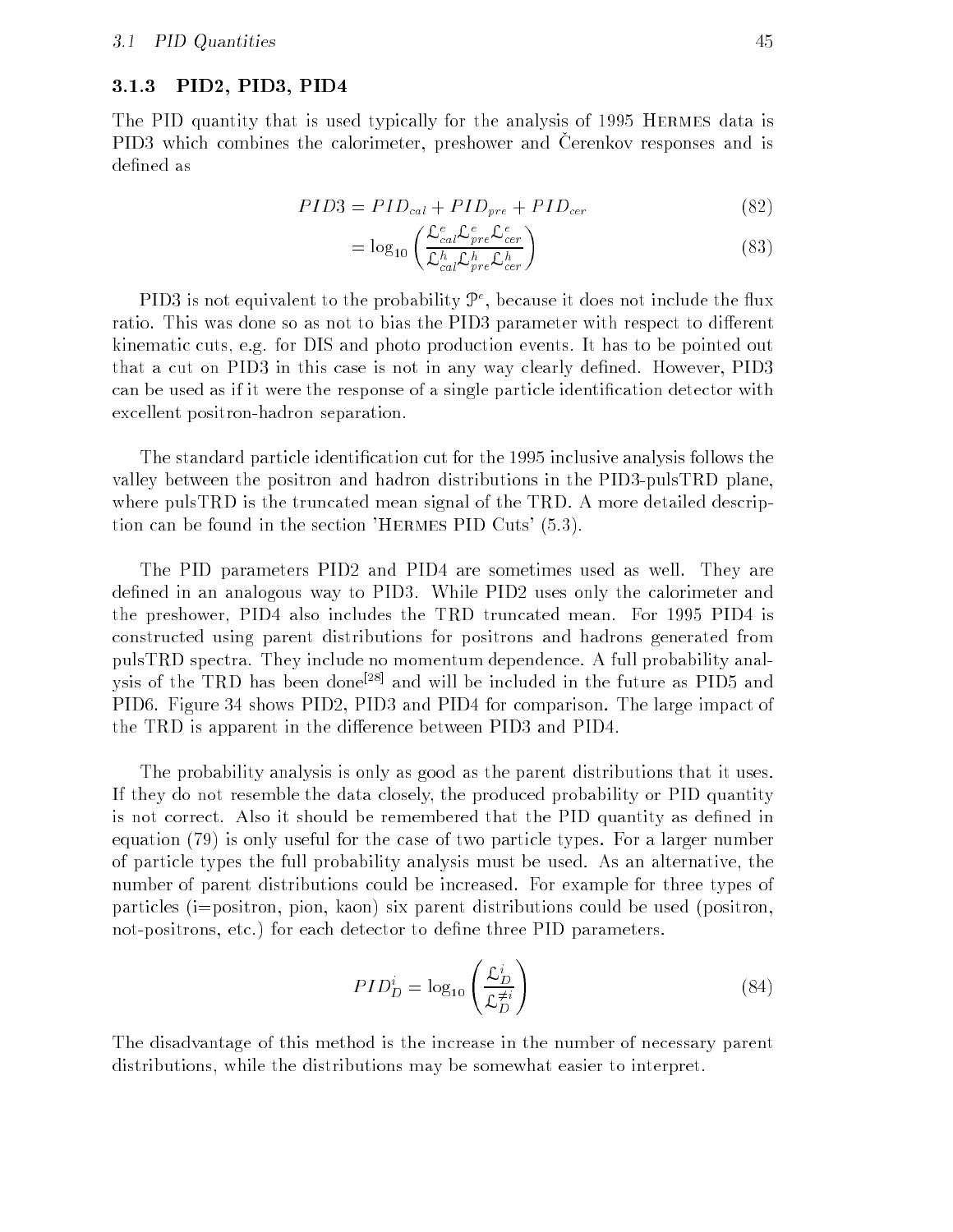

Figure 34: Comparison between the PID parameters PID2, PID3 and PID4. Data from one run (4220). The separation of the hadron  $(< 0)$  and positron peaks ( $> 0$ ) clearly improves from PID2 to PID4.

### 3.1.4 Parent Distributions

The parent distributions  $\omega_{det}$  for the calorimeter, the preshower and the Cerenkov detector are given as analytical expressions that were fitted to test beam or HERMES data. The TRD parent distributions were obtained originally from a Monte Carlo simulation that was tuned to CERN test beam results. They were later replaced by distributions generated from the 1995 Hermes data, mostly due to an observed difference in the positron distributions with respect to the test beam data related to the use of different radiators. The next sections give a detailed definition of the parent distributions for each detector.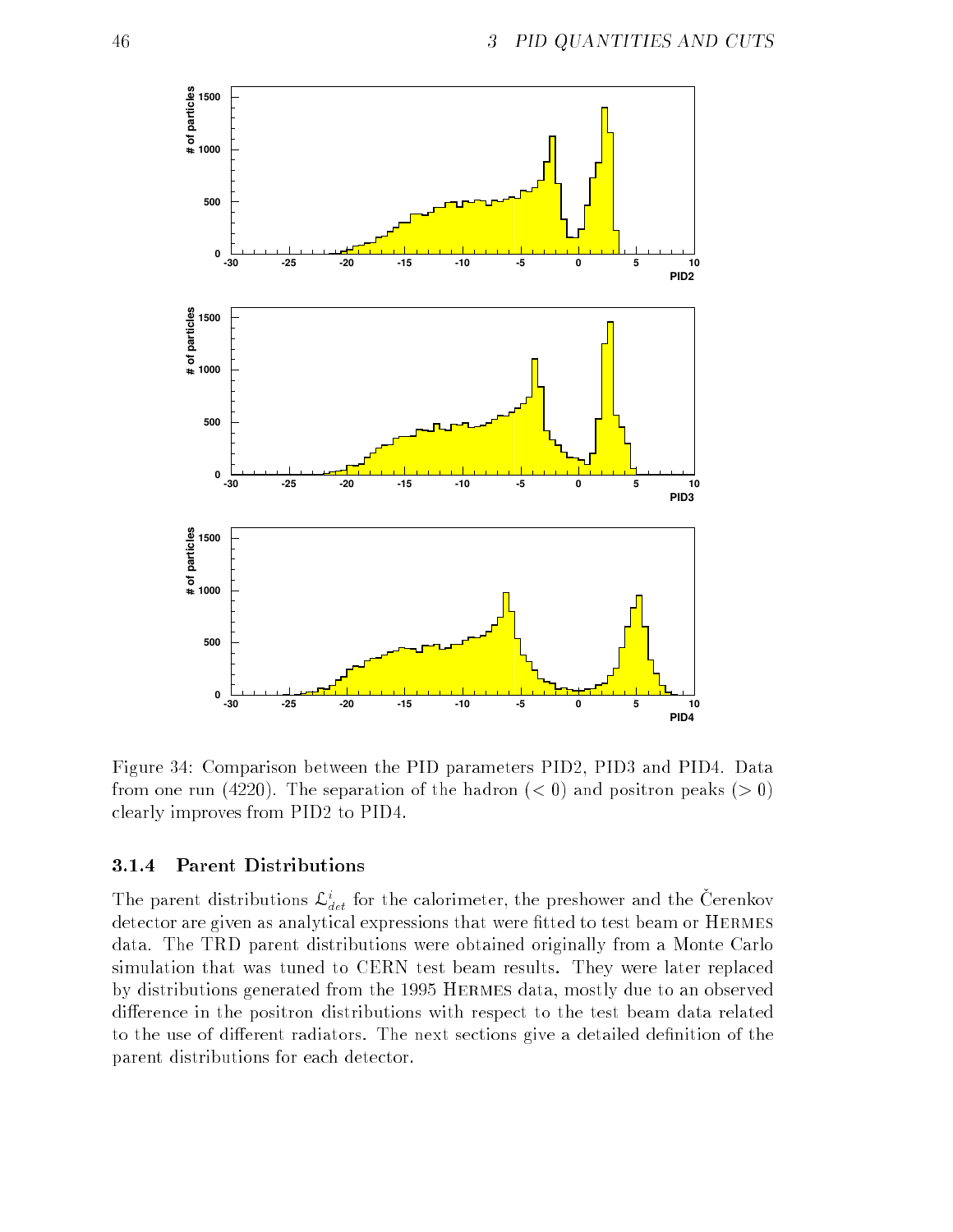# 3.1.5 Calorimeter



Figure 35: Calorimeter parent distributions for 5 GeV hadrons and positrons (line) in comparison to data (histogram)

The measured calorimeter energy  $E_{cal}$  and the ratio  $R_{cal} = E_{cal}/p$  of calorimeter energy and momentum are the parameters used for the calorimeter parent distributions. The calorimeter is calibrated so that

$$
\langle R_{cal} \rangle = 1 \tag{85}
$$

The electron spectrum is modeled as a Gaussian distribution with an additional high energy tail:

$$
\mathcal{L}_{cal}^{e} = \begin{cases}\n\frac{1}{\sqrt{2\pi}\sigma} \cdot e^{-\frac{(R_{cal} - 1)^2}{2\sigma^2}} & \text{for } R_{cal} \le 1 \\
\frac{1}{\sqrt{2\pi}\sigma} \left[ e^{-\frac{(R_{cal} - 1)^2}{2\sigma^2}} + C_{e1}(R_{cal} - 1)e^{-C_{e2}(R_{cal} - 1)} \right] & \text{for } R_{cal} > 1\n\end{cases}
$$
\n(86)